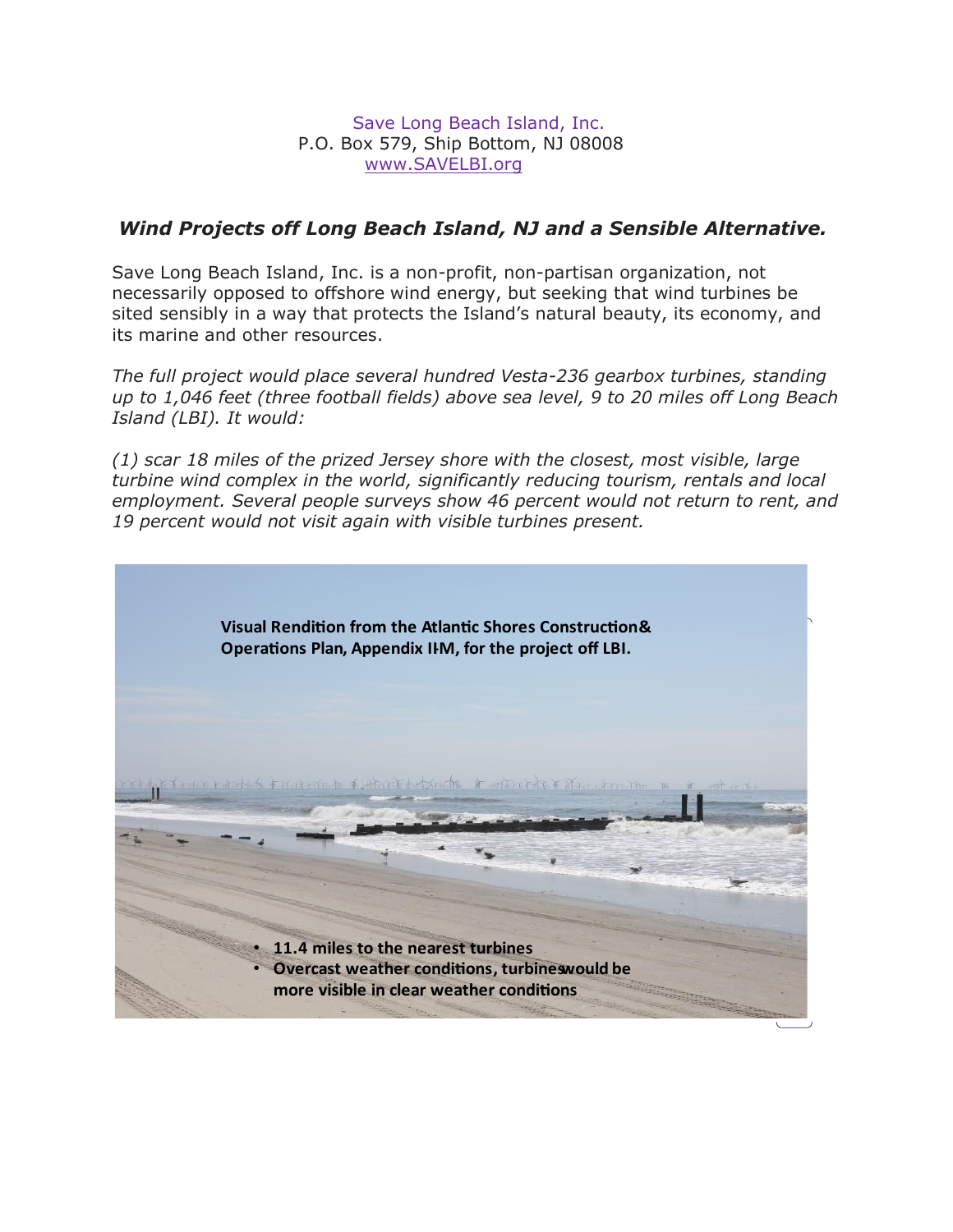

*(2) potentially block the essential migration of the critically endangered North Atlantic right whale, by operational turbine noise that will disrupt its behavior across its entire adjacent migration corridor (shown in dark red).*

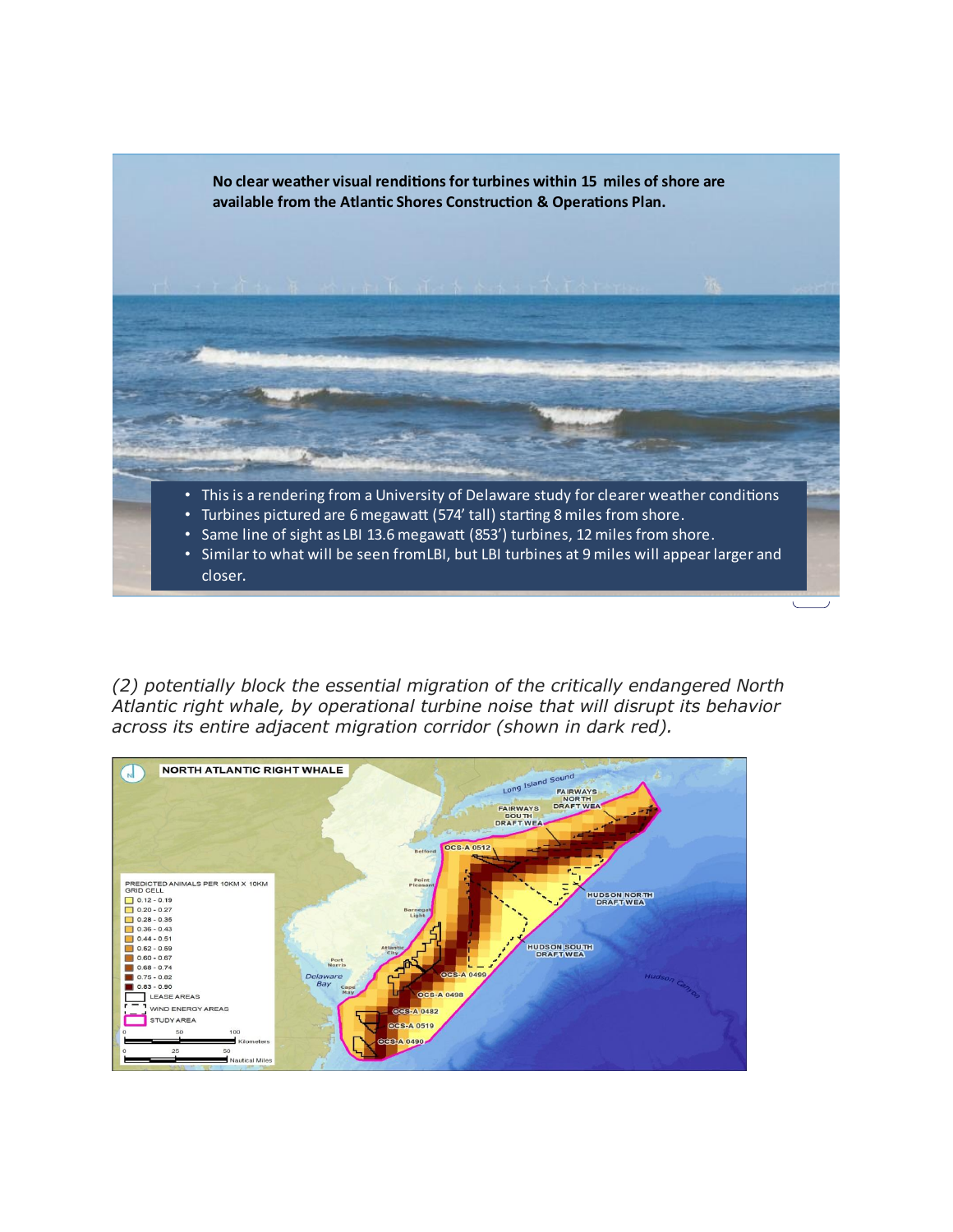*(3) due to that blockage, imperil the whale's survival and likely violate both the Endangered Species Act and the Marine Mammal Protection Act,* 

*(4) force endangered fin and humpback whales trying to avoid the turbine noise towards shore, likely causing beach stranding,* 

*(5) potentially decimate the threatened piping plover bird population that must now cross the turbine complex to nest on the Island, and* 

*(6) interfere with Department of Defense readiness operations by its location in a DOD exclusion zone (in red below).*



# **Other Potentially Significant Problems include,**

*(7) Interference with marine radars, the airport radars at Atlantic City, the civilian and military radars at Gibbsboro, and the Seasonde ocean monitoring radar in Loveladies, and*

 $60$ 

*(8) reduced shore wind and wave action, and increased air temperature and humidity on the Island from the extraction of wind energy by the turbines.*

## **Jersey Job Benefits**

The new jobs in New Jersey from this project would be positive, but have been exaggerated. Statements are made regarding thousands of jobs created, but most are temporary, during the monopile foundation construction at Paulsboro and the turbine assembly at Lower Alloways Creek. Union members will be disappointed when they get their pink slips. In the longer 25-year operation phase, only 90 full time jobs are envisioned. In addition, these new jobs are offset by job losses in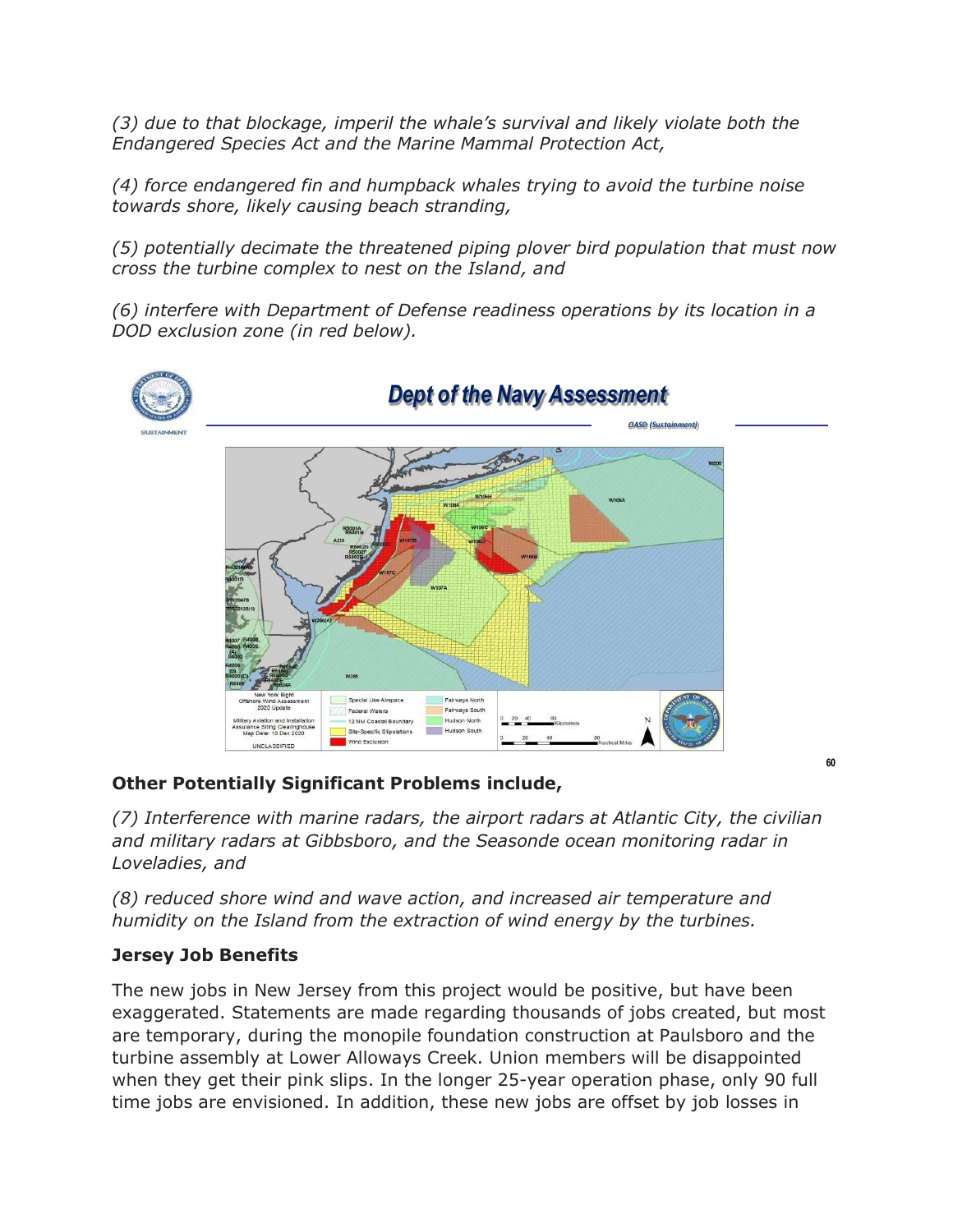shore tourism from the turbines being visible from shore, and throughout the State from higher electric rates. Nevertheless, job prospects for NJ from the project are not hurt by our proposal below to move the turbines farther out to the Hudson South wind energy area, where monopile foundations are still viable.

### **Electric Rates.**

This project would raise electric rates. Based on electric rate increases from the NJ Board of Public Utilities for the first Atlantic Shores 1510-megawatt project, the full 7500-megawatt State program will increase residential electric rates by 10 percent, commercial rates by 15 percent, and industrial rates by 18 percent.

## **Climate Change**

Some say we need these projects to address climate change. However, the lead federal agency has said in the Vineyard Wind environmental impact statement that that impact from these projects is "negligible". Based on data in the International Panel and Climate Change reports, the only effect of the modest greenhouse gas (GHG) reductions from these projects is to delay, not to reduce or avoid, future sea level rise. Based on that data, the delay from this project would be just nine days. That is because the GHG problem is a heat transfer one, much different from traditional air pollutants, and heat transfer depends both on temperature difference and time. A slightly lesser rise in earth temperature from a GHG reduction is offset by waiting a little longer, and the actual impact of these projects on future sea level rise is transient and insignificant.

## **A Common-Sense Solution**

The federal and New Jersey government should pursue appropriate turbine placement in the farther out Hudson South area, where the turbines would not be visible from shore, and use this close-in lease area to transmit the power from there to shore with a consolidated cable network that minimizes disruption to the seabed. Leasing is proceeding in Hudson South and there is almost enough wind energy there to meet the State goal of 7500 megawatts of offshore wind power.

## **First Lawsuit**

Due to lack of response to our solution, we were forced to file our first lawsuit on January 10, 2022. Our lawsuit contends that the federal government did not comply with the National Environmental Policy Act (NEPA) or the Endangered Species Act in its selection of wind energy areas where turbines will be located, the most environmentally-critical decision to be made.

No NEPA review is done to support this decision. It should have been informed and supported by a regional environmental impact statement (EIS) that covers the NY Bight and the NJ wind energy area, which includes the LBI lease area. Such an EIS would consider alternate areas, be based on transparent turbine siting criteria applied evenly across shore communities, and require public input and full